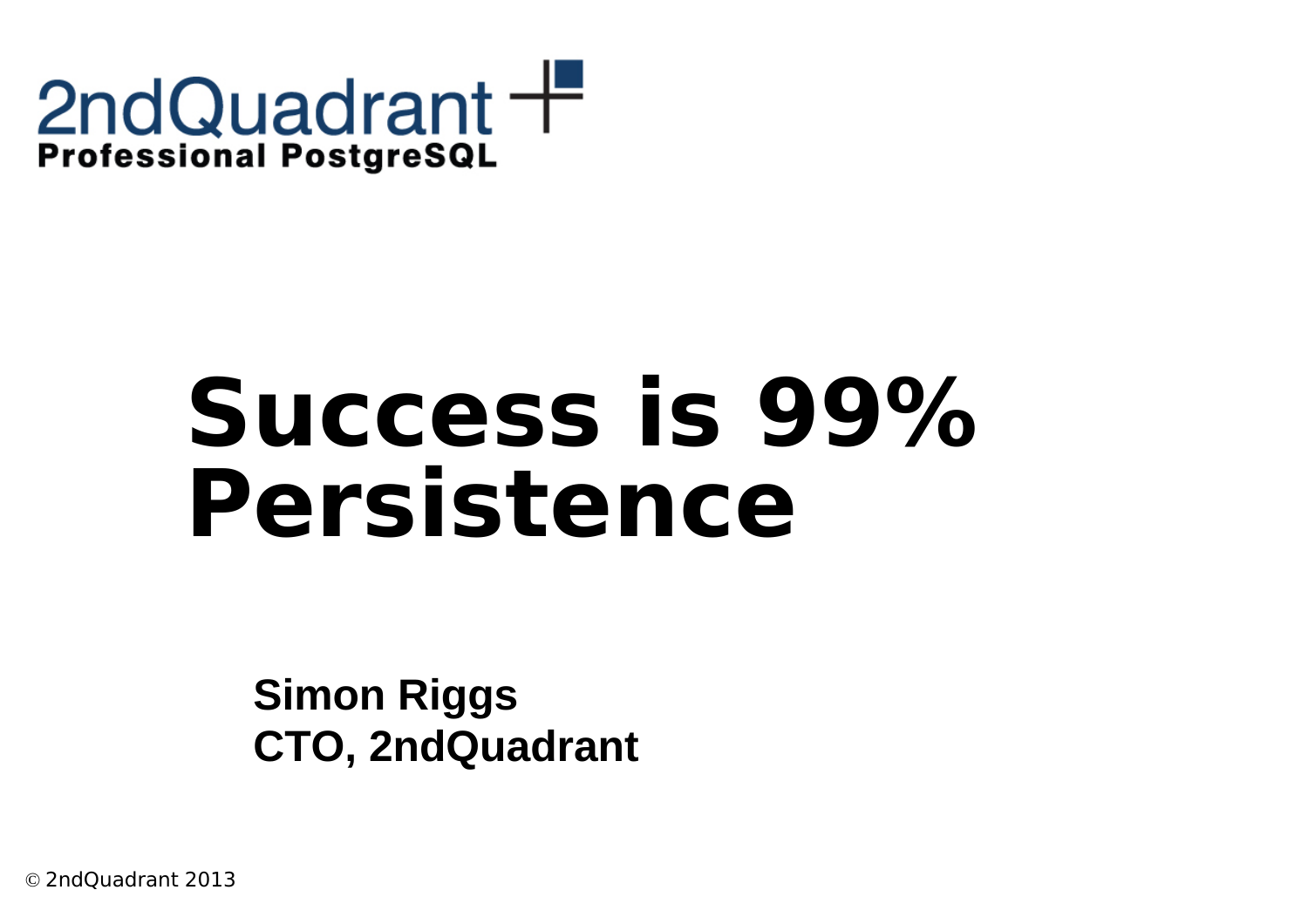

- CTO, 2ndQuadrant
- 25 years working with Business Databases
- 10 years with PostgreSQL
- 8 years with Oracle and DB2
- 7 years with Teradata
- 2 years in academia paper to Royal Society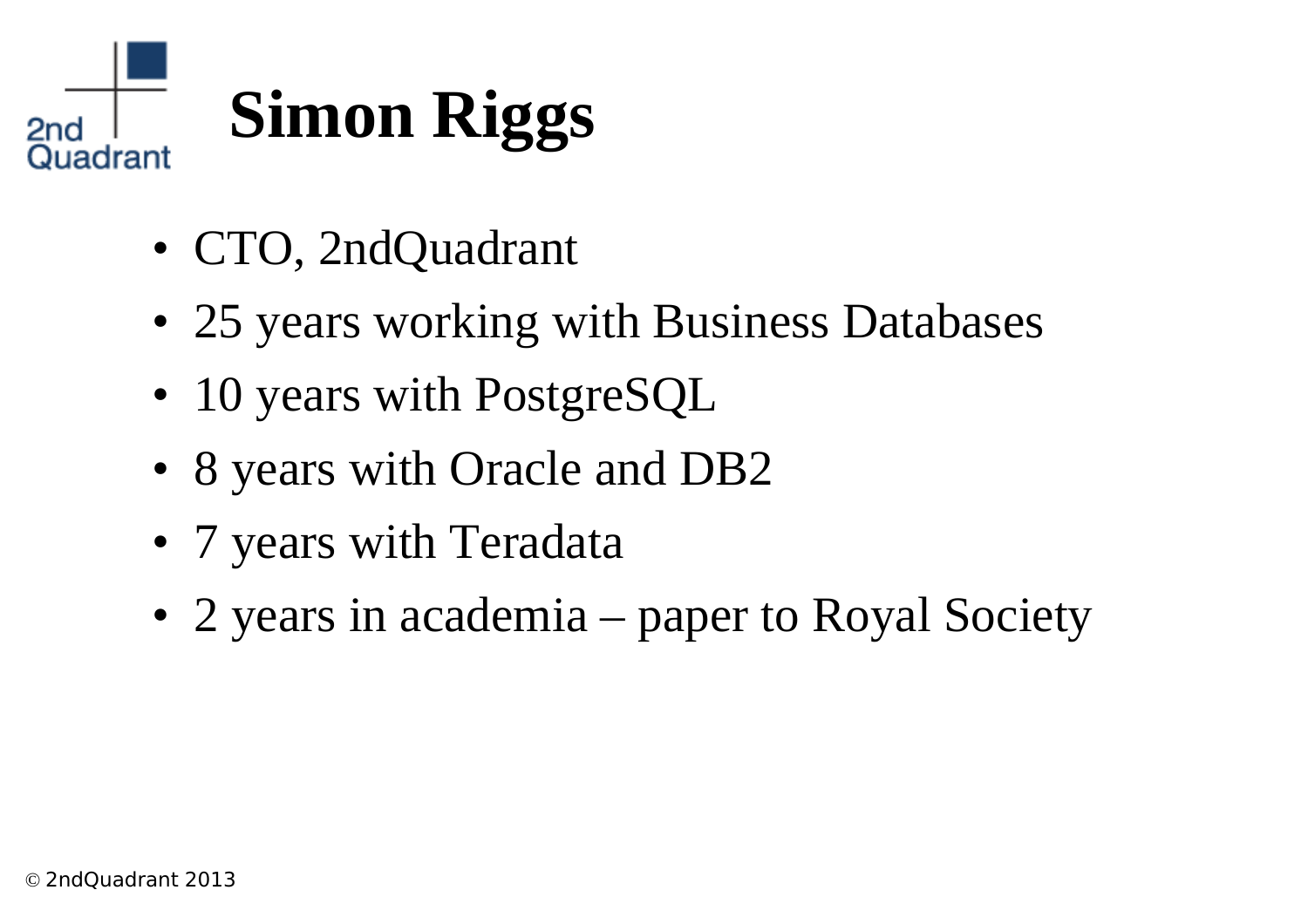### **What does it take to Succeed?**

• Success

2nd

- The achievement of something desired, planned or attempted
- The accomplishment of one's goals
- Persistence
	- The quality that allows someone to continue doing something even though it is difficult or opposed, often for extended periods of time
	- In computer science, persistence refers to the characteristic of state that outlives the process that created it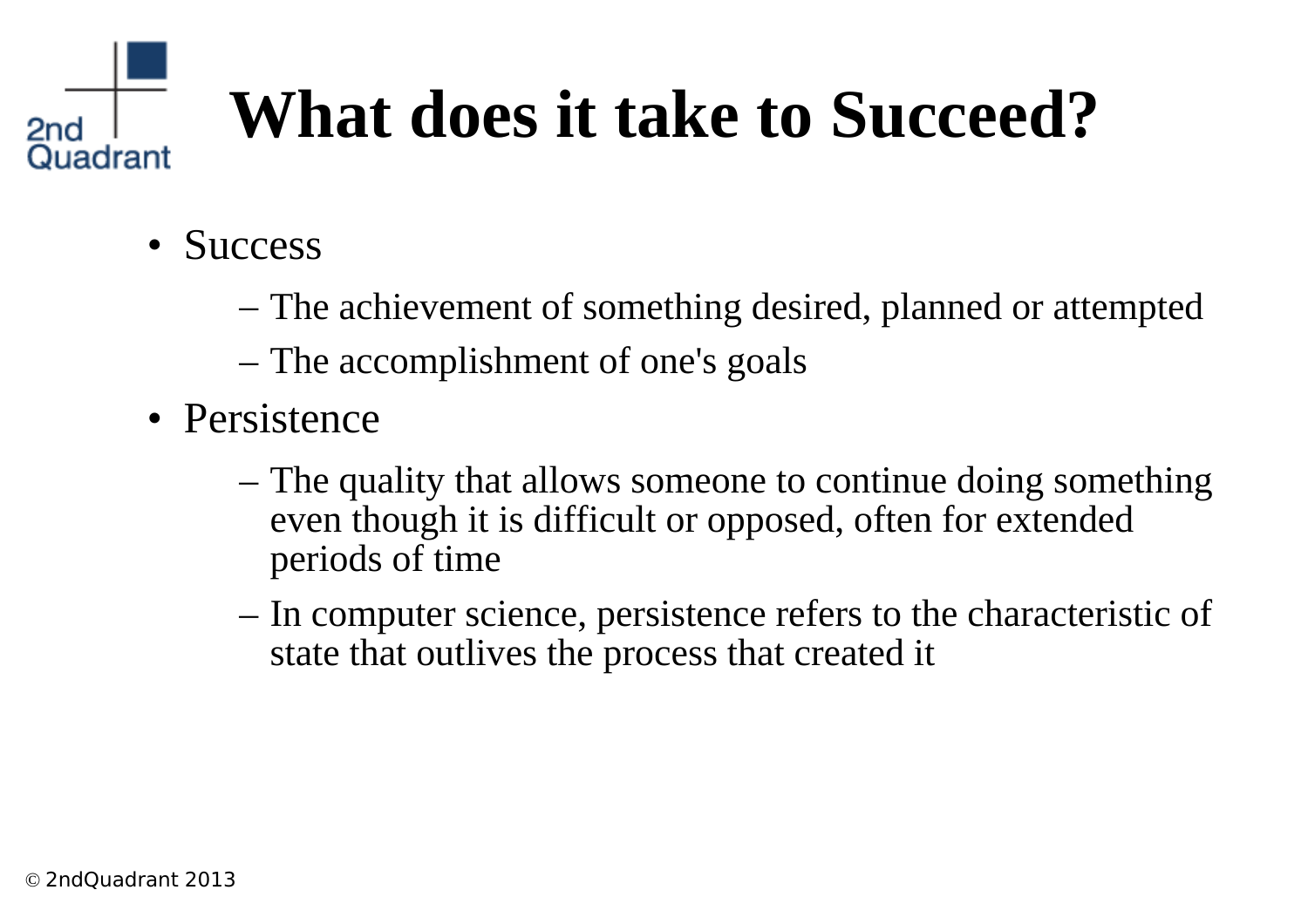

- To succeed you must have a goal
- You move from **not-success** to **success**
- You must have a plan to take you there
- To persist without a plan is merely insane, as Einstein said: Insanity is doing the same thing again and again and expecting a different outcome
- Plans always go wrong, so even with a plan you will need great persistence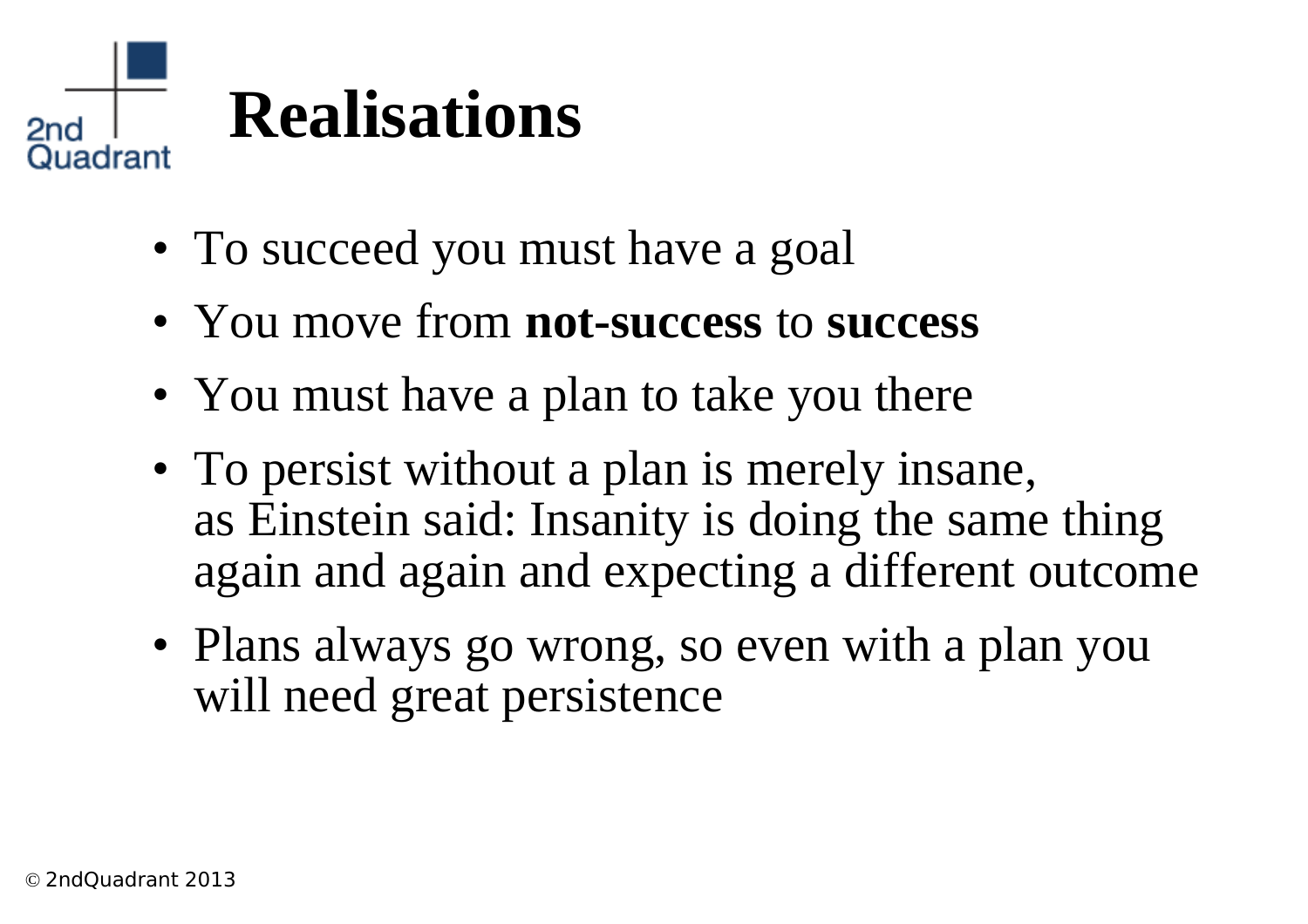#### **Case Study: Egyptian Pyramids** 2<sub>nd</sub> Quadrant

- Technical Challenges
- Workforce Recruitment & Motivation
- Vision
- Funding Model

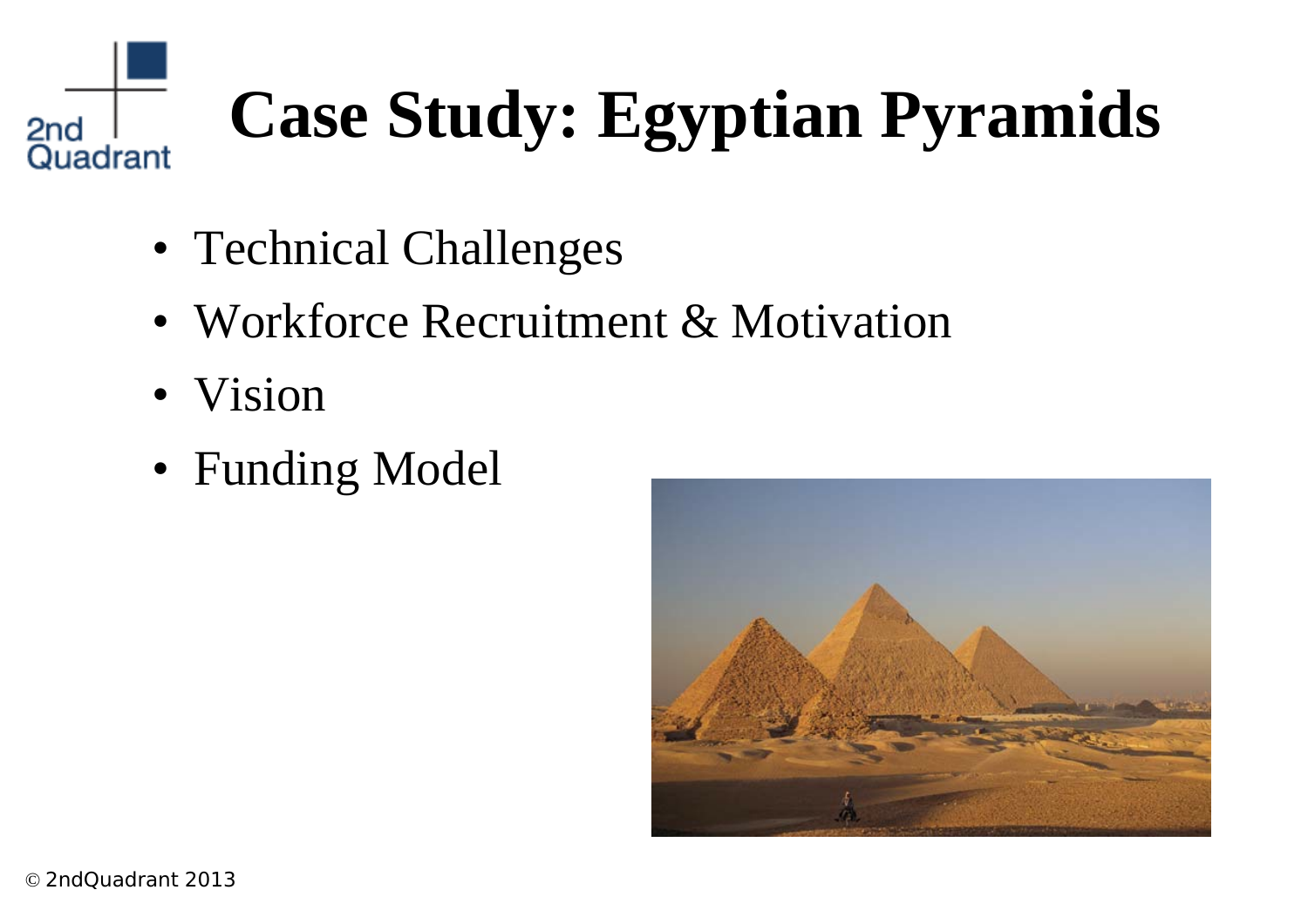### **Solutions: Egyptian Pyramids**

- Technical Challenges
	- Prototyping
	- Incremental Build
- Workforce Recruitment & Motivation: Zeal or whips?
- Vision: Radical design concept, Don't be seen dead without it
- Funding Model: Pharoah
- Persistence required across decades



2<sub>nd</sub>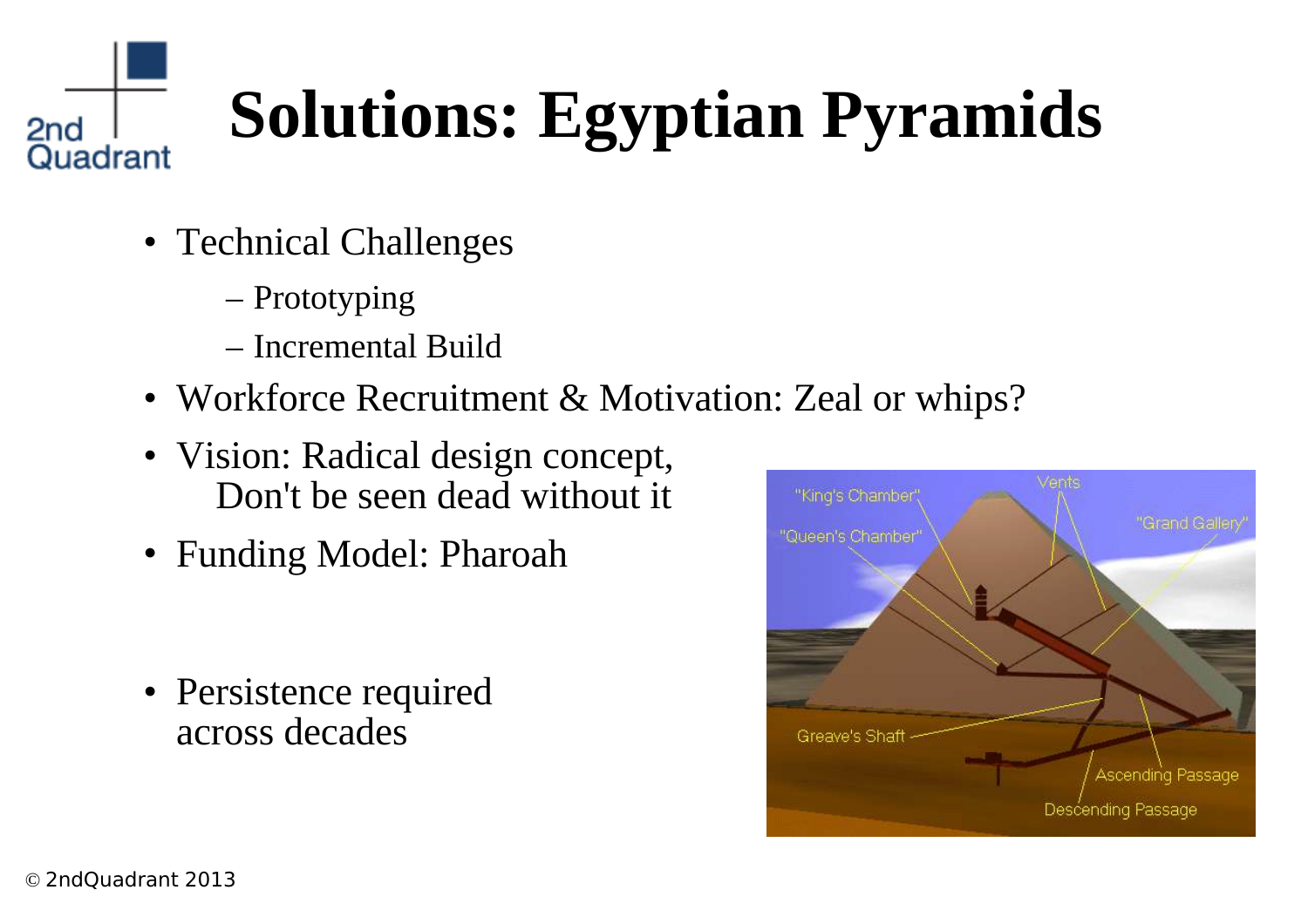#### **Case Study: Robust Postgres** 2<sub>nd</sub> Quadrant

- Technical Challenges
- Workforce Recruitment & Motivation
- Vision
- Funding Model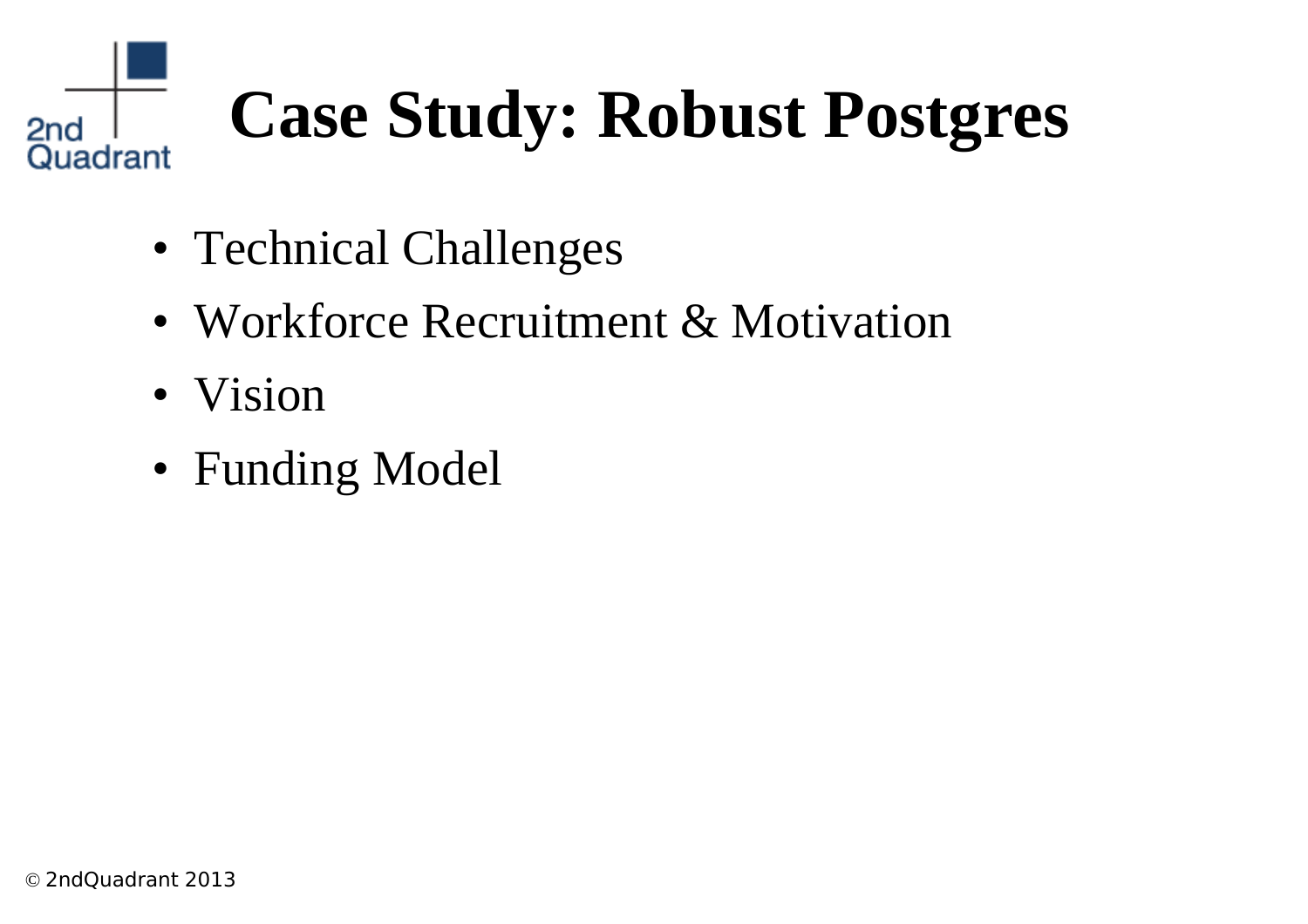

#### **rep·li·ca·tion** /ˌrepliˈkāSHən/

Noun: The action of copying or reproducing something

- PostgreSQL Databases
	- **Mechanism for maintaining a live copy of a database for purpose of High Availability and Disaster Recovery**
	- Sending data from one database to another, to allow additional applications to access and/or enhance data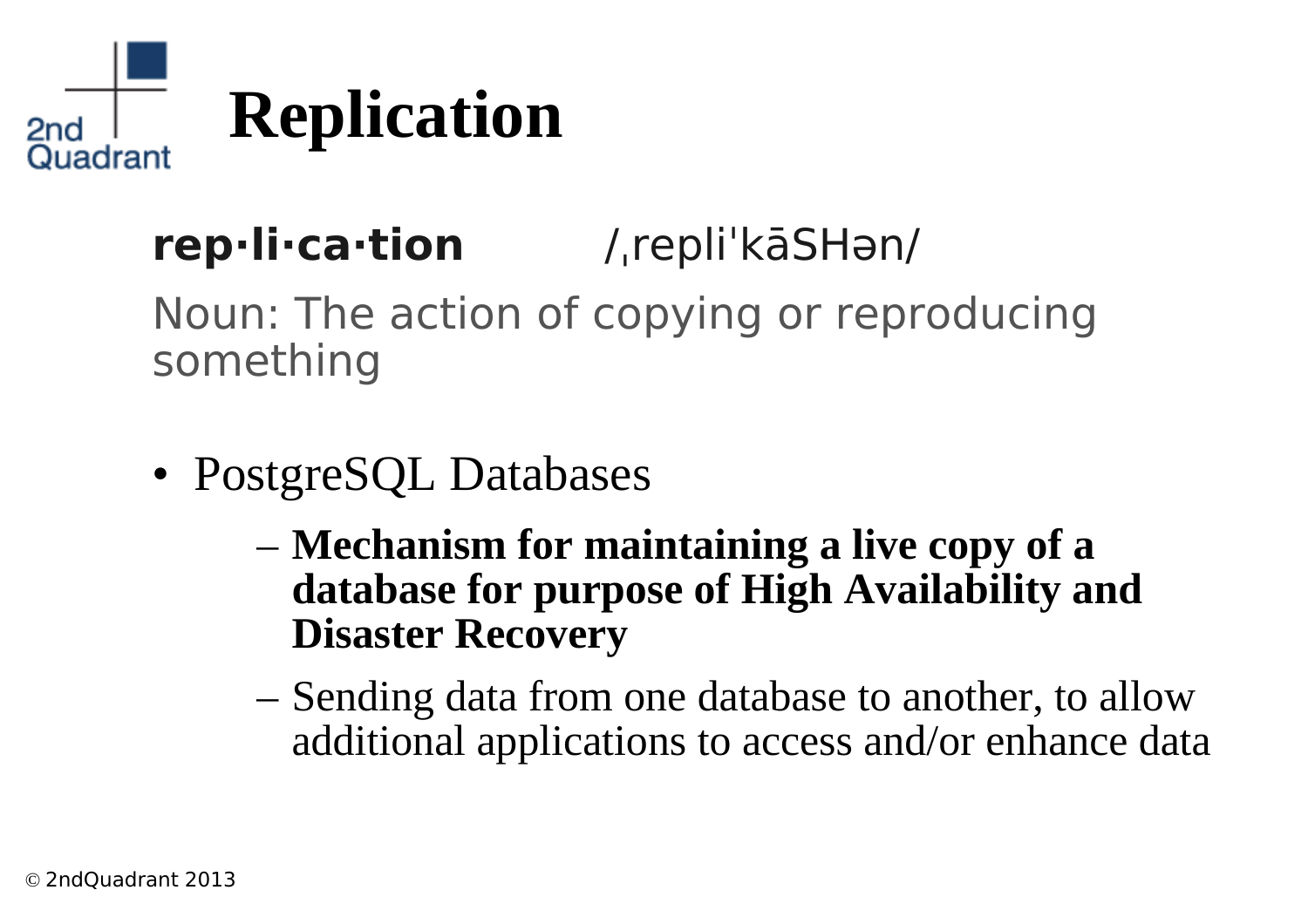### **Efficient and Concurrent**

- Each Receiver node has a dedicated process on Sender node
- Each Receiver node has a dedicated process for communications and another for applying changes



2<sub>nd</sub>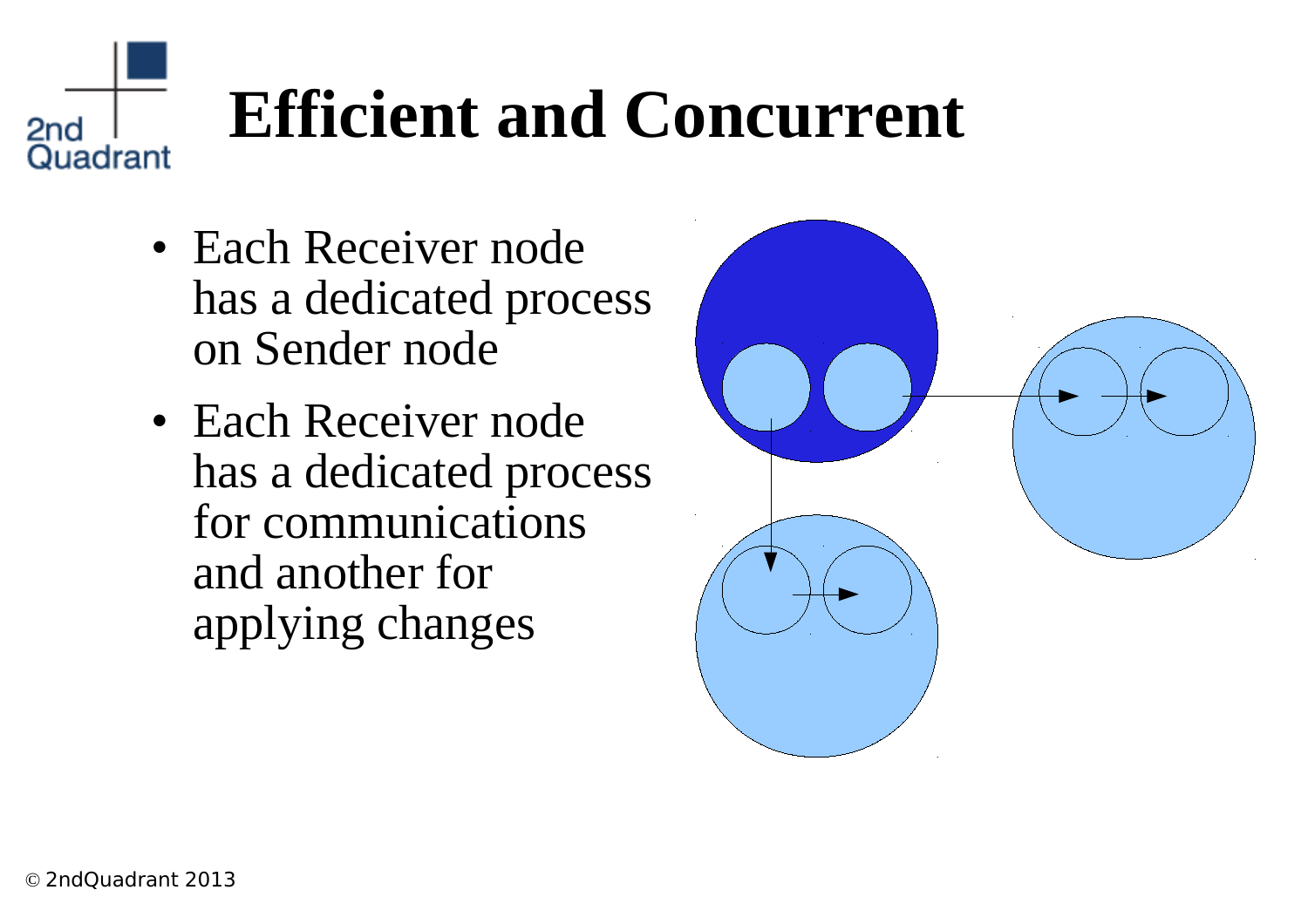### **Cascading Replication**

- Receivers can also send data onto other Receivers
- Synchronous replication with transaction controlled robustness



2<sub>nd</sub>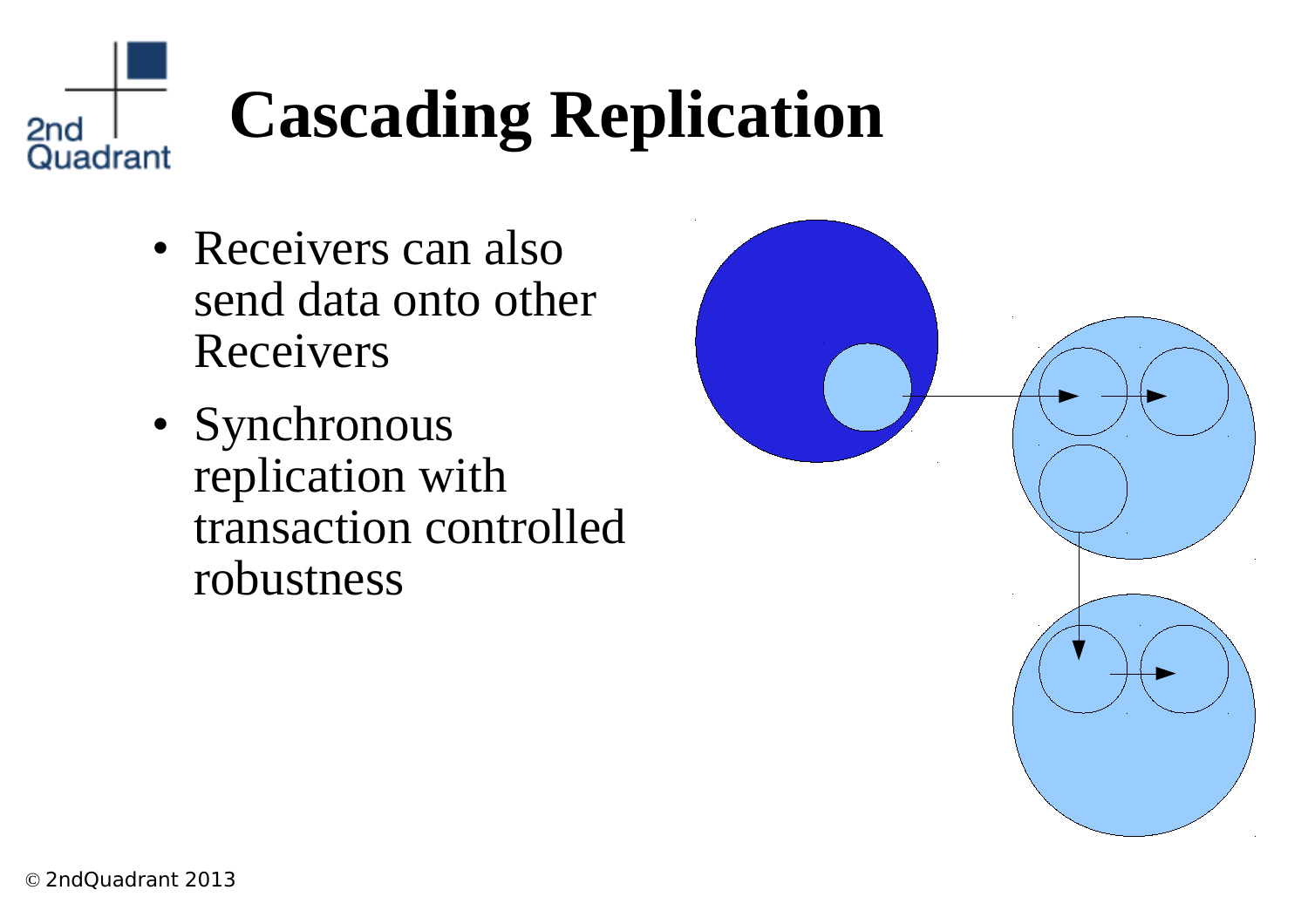### **Related Developments**

- 8.0 Point in Time Recovery 2004
	- 8.2 Restartable Recovery, Log Switching
	- 8.3 Full page optimization, pg standby
	- 8.4 BgWriter during Recovery
	- 9.0 Streaming Replication, Hot Standby
	- 9.1 Synchronous Replication
	- 9.2 Cascading Replication
	- 9.3 Fast Failover, Timeline following

2013

2nd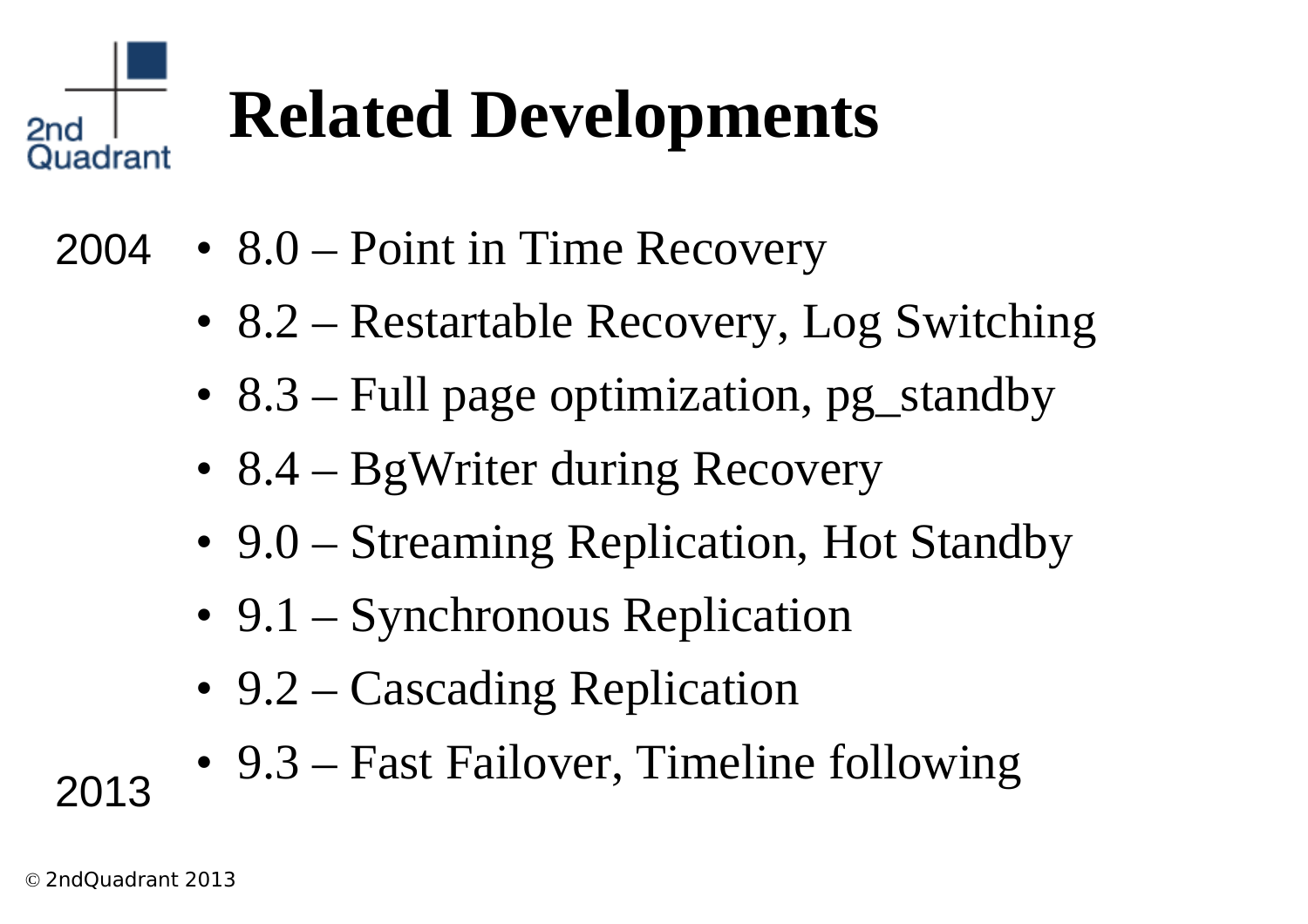#### **Solutions: Robust Postgres** Quadrant

- Vision: Zero Data Loss
- Technical Challenges

– Incremental Build

- Workforce Recruitment & Motivation: Zeal
- Funding Model

– Incremental steps, Viral approach

• Persistence required across a decade

2nd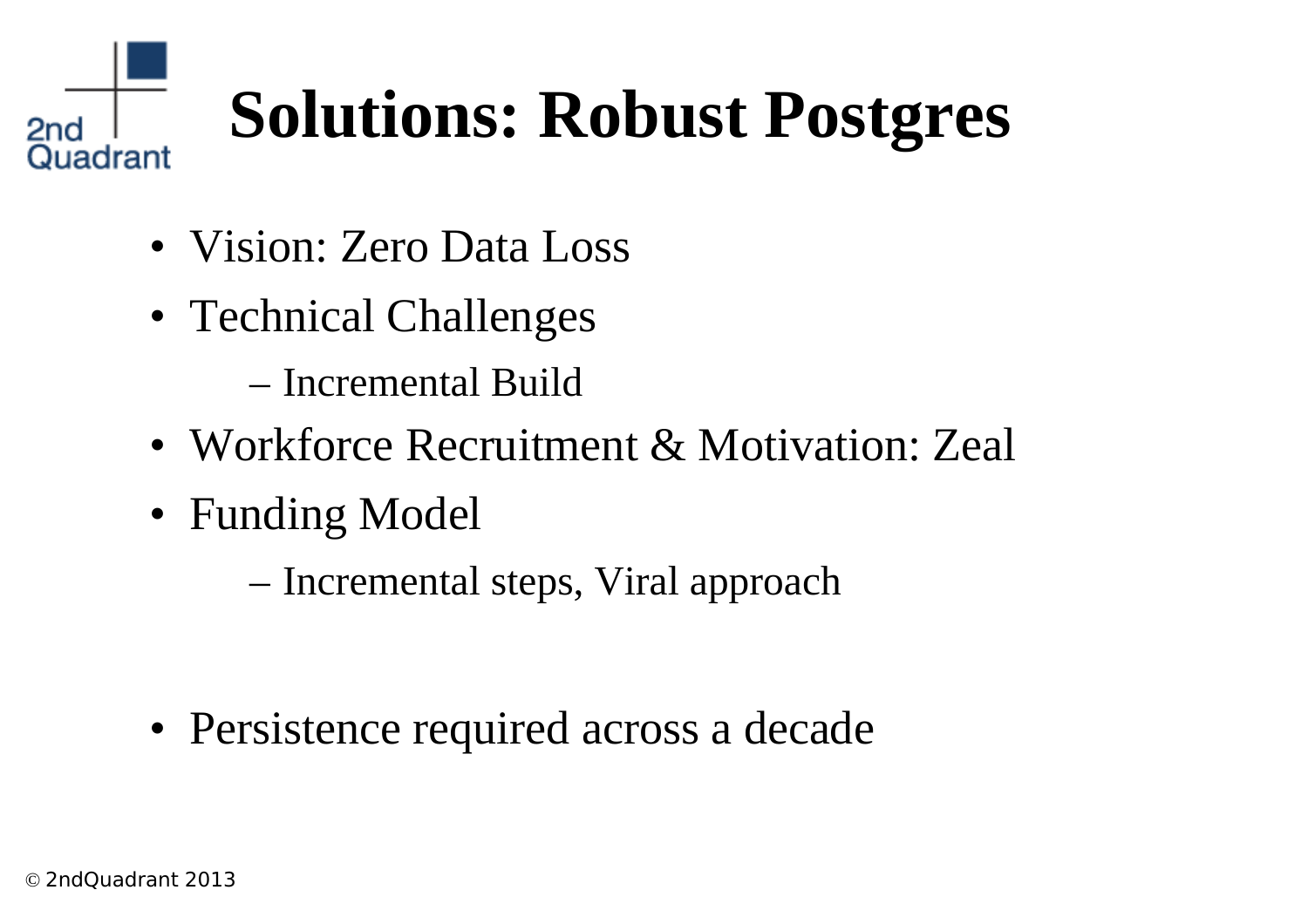#### **The Importance of Persistence** 2nd Quadrant

In computer science, persistence refers to the characteristic of state that outlives the process that created it

- Databases hold a record of current state
- Databases provide transactional controls that allow us to record changes in state accurately and allow concurrent access to that information
	- Bookkeeping systems
	- Booking systems
	- Resource control systems
- Single Version of the Truth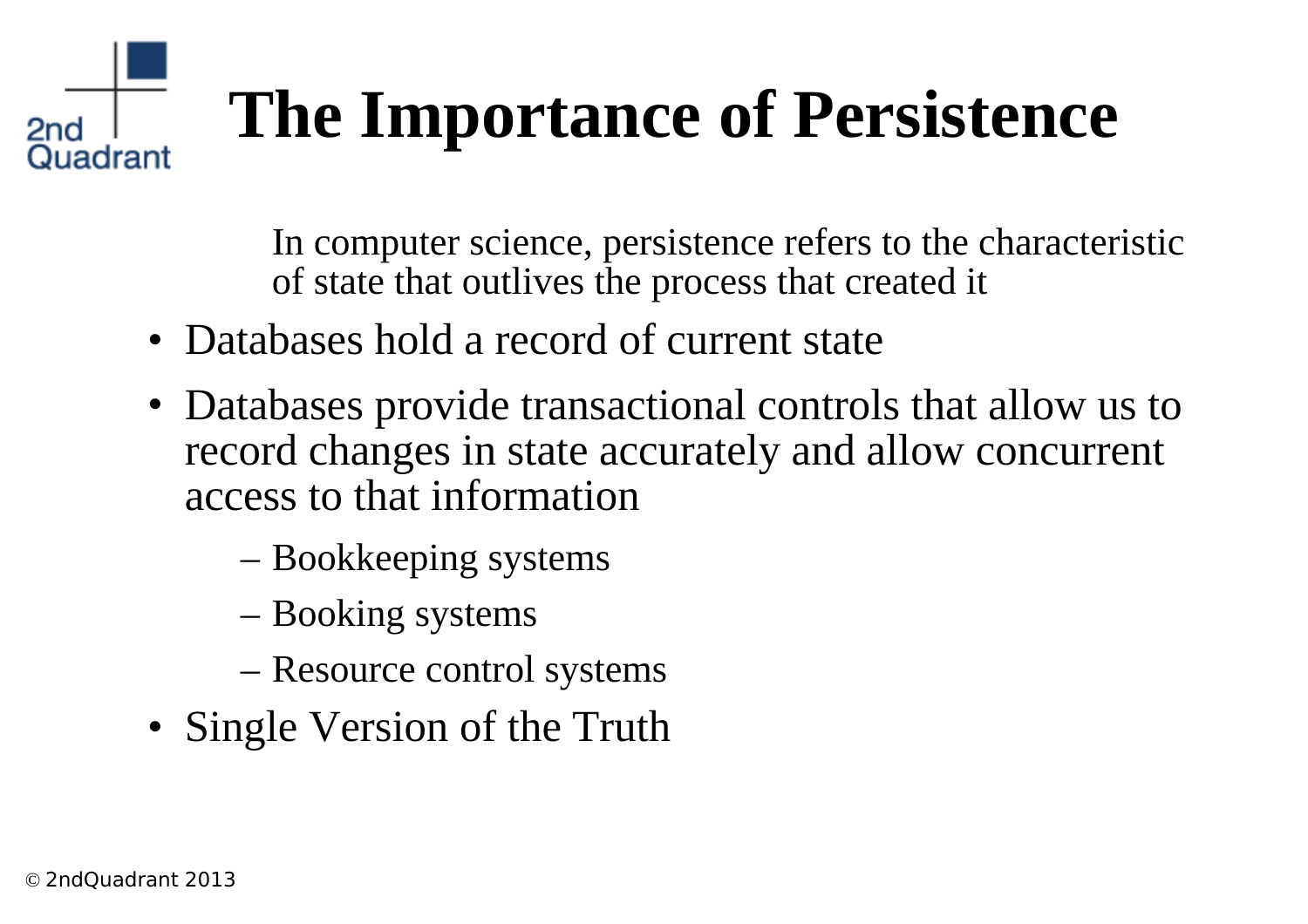#### **Analytical Databases** 2nd Quadrant

- Databases also record transactional history that allows us to analyse what happened
	- Business Intelligence
	- Data Warehousing
	- Just in Time Fulfilment
	- Efficient Manufacturing & Distribution
- Full, detailed data at event level
	- Make business processes visible => improvable
	- "Big Data"
- Clear, agreed meanings for stored data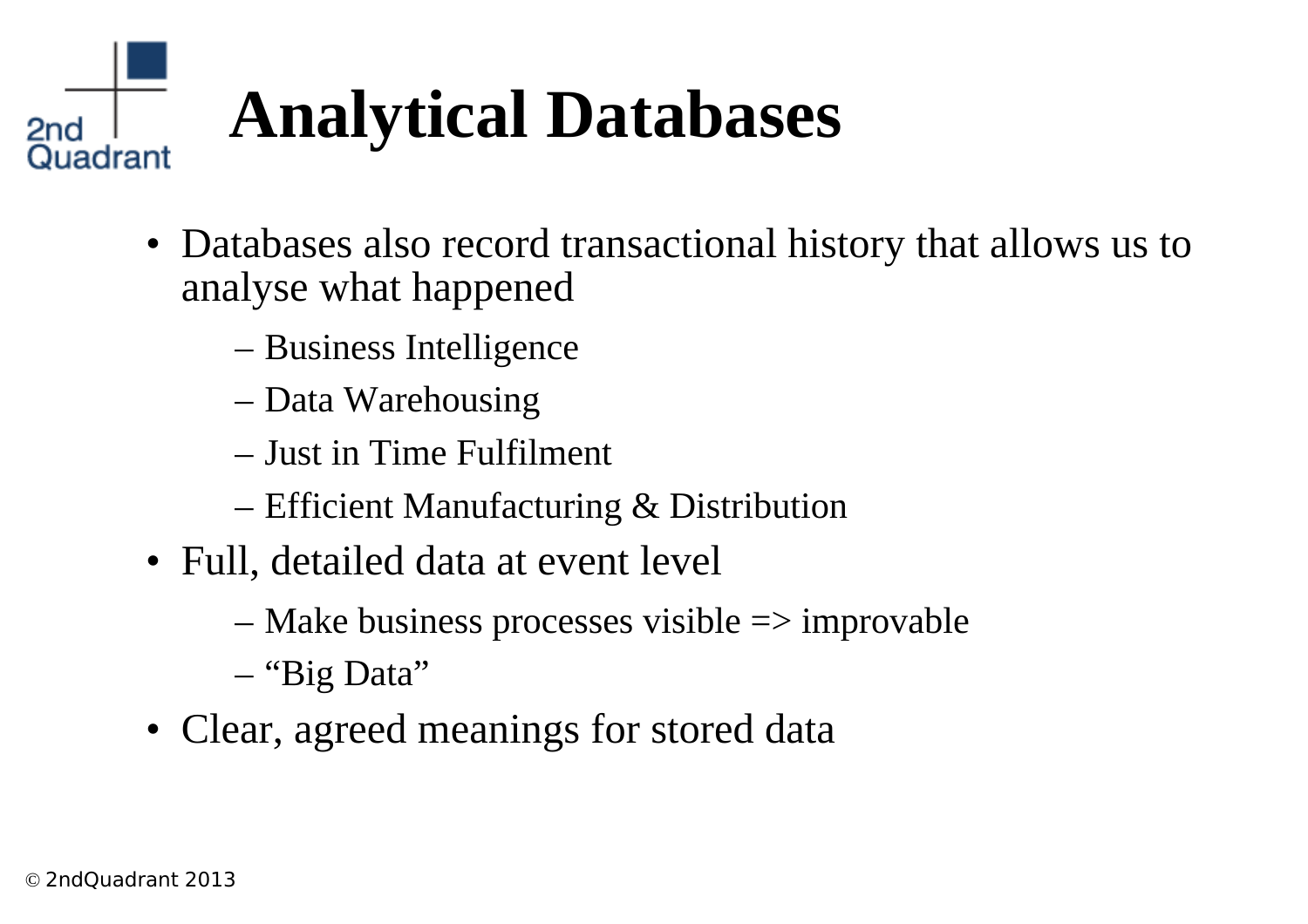#### **Successful Businesses use Well Planned Databases** Giu<br>Quadrant

- British Airways
- Wal\*Mart
- Bank of America
- Oxfam
- Vodafone
- Navionics
- BBC
- McAfee
- AbnAmro
- Skype
- TomTom
- Open University
- NTT

2<sub>nd</sub>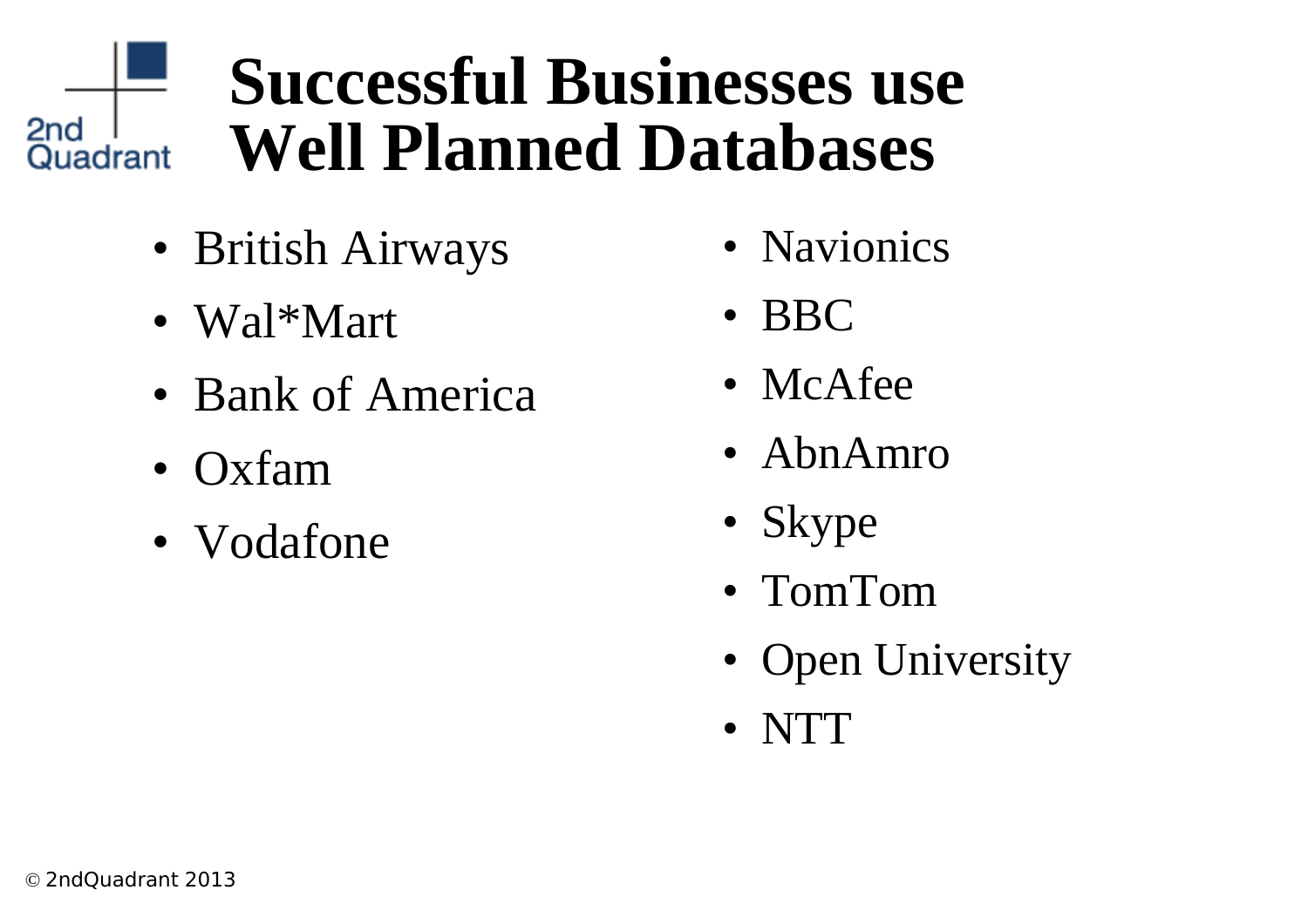## **Successful Technologies**

- Relational Databases
- SQL

2nd

Quadrant

- MVCC
- Data Mining

• Databases are an important part of success in business. They aren't always easy and they take time, money and persistence to make them work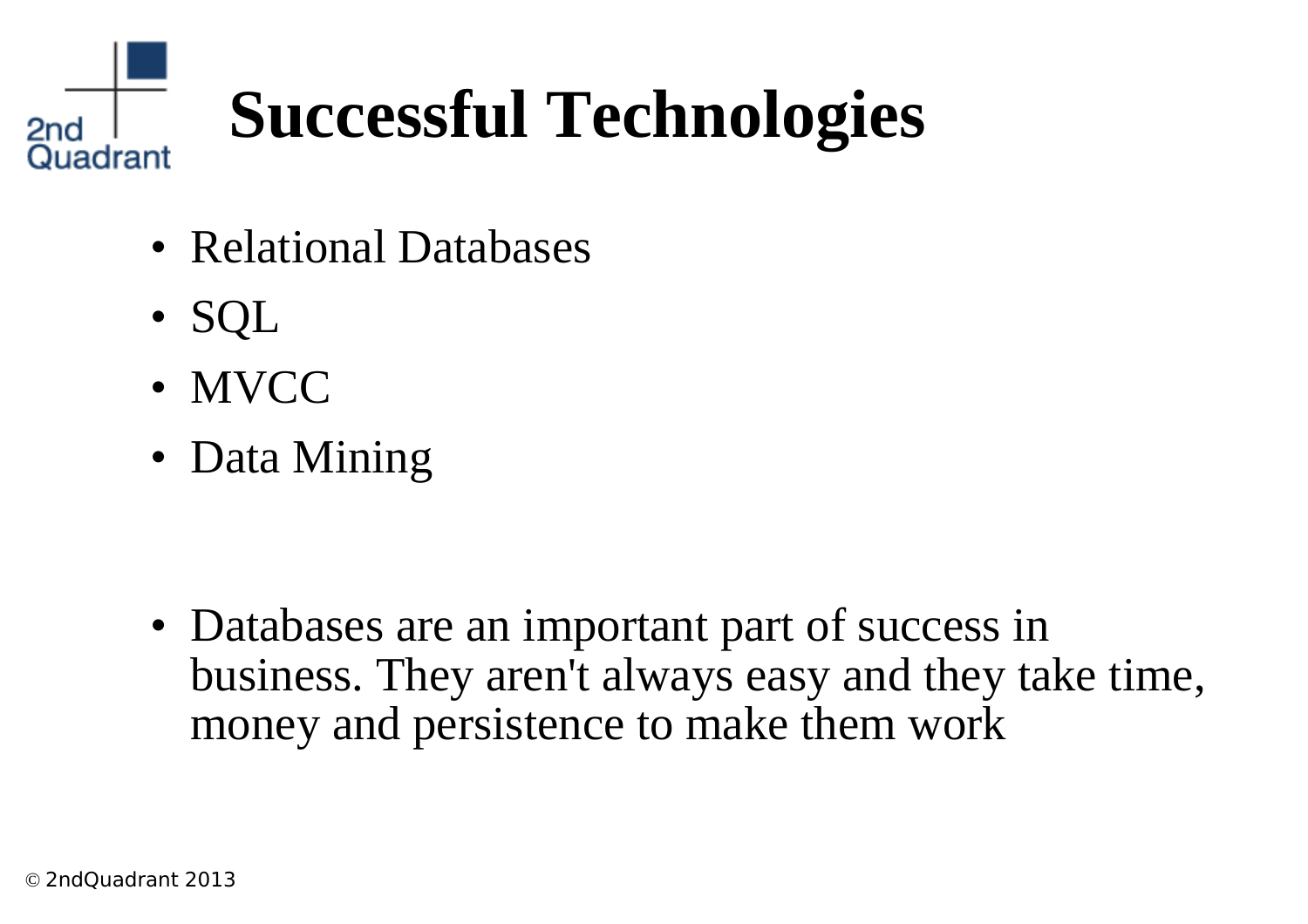

- To produce the World's Most Advanced General Purpose Database as an enabling technology for ethical business, science, government, health and happiness
- 10 years in...
- $\cdot$  10+ years to go